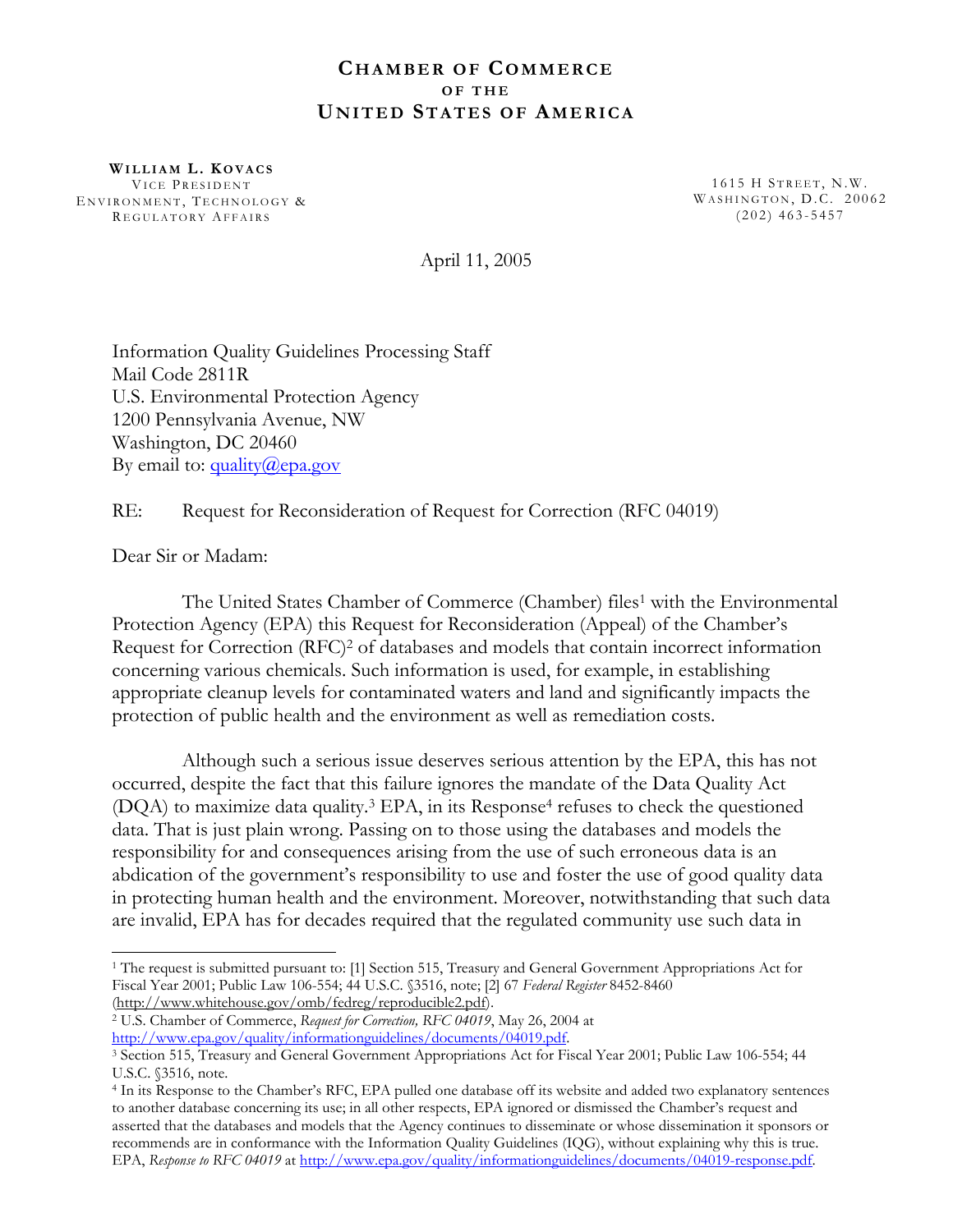Information Quality Guidelines Processing Staff April 8, 2005 Page 2 of 12

addressing environmental contamination. While it is unfortunate that EPA's scientific work is sloppy, it is an abuse of public trust not to correct the flawed data when it is brought to the agency's attention.[5](#page-1-0)

## **INTRODUCTION**

There is a strongly held, bipartisan view that sound science is absolutely crucial to rulemaking and policy decisions. Unfortunately, the databases and models that the Agency disseminates, or whose dissemination it sponsors or recommends,<sup>6</sup> contain errors that propagate from one information source to another[.7](#page-1-2) There is therefore no question that peer review of such databases and models has failed.

This Appeal consists of:

- 1. this letter, which is transmitted to EPA as the electronic file named, CHAMBER LETTER;
- 2. Supplemental Commentary that addresses point by point in sequential order the issues raised in EPA's Response letter and the material named "Attachment" that EPA included with its Response letter to the Chamber's RFC. The Supplemental Commentary is transmitted to EPA as the electronic file named, SUPPLEMENTAL INFORMATION;
- 3. the full written report produced for the Chamber by Cambridge Environmental [\(http://www.cambridgeenvironmental.com\)](http://www.cambridgeenvironmental.com/), comprised of a Cambridge Environmental Memorandum report and zipped file attachments, that analyzes databases and models that EPA disseminates or whose dissemination it sponsors or recommends. The Cambridge Environmental Memorandum report (with zipped file attachments) to the Chamber is transmitted to EPA as the electronic files named CAMBRIDGE ENVIRONMENTAL REPORT, CAMBRIDGE ENVIRONMENTAL ZIP ATTACHMENT PART 1, and CAMBRIDGE ENVIRONMENTAL ZIP ATTACHMENT PART 2; and

<span id="page-1-0"></span> $\overline{a}$ 5 As described in the Chamber's RFC (see Footnote 2), there is no question that such poor quality information deleteriously impacts business and industry.The RFC documents in quantitative terms how businesses and industries, many of whom are members of the Chamber and whose interest the Chamber is tasked to represent, are affected and impacted in a significant manner by the faulty information that EPA disseminates or whose dissemination it sponsors or recommends. Note that the OMB guidelines instruct that (67 *FR* 8452-8460): [Influential information means] *that the agency can reasonably determine that dissemination of the information will have or does have a clear and substantial impact on important*  public policies **or important private sector decisions** [emphasis added.]<br><sup>6</sup> ...if an Agency, as an institution, disseminates information prepared by an outside party in a manner that reasonably suggests that the

<span id="page-1-1"></span>*agency agrees with the information, this appearance of having the information represent agency views makes agency dissemination of the information subject to these guidelines*. (67 FR 8452-8460). *This of the state and models that EPA* disseminates, or *This occurs generally by incorporation by reference or by linking databases and models that EPA dissem* 

<span id="page-1-2"></span>whose dissemination it sponsors or recommends, through government websites and through documents that the agency makes available to the public directly or through its designee distributors, such as the National Technical Information Service.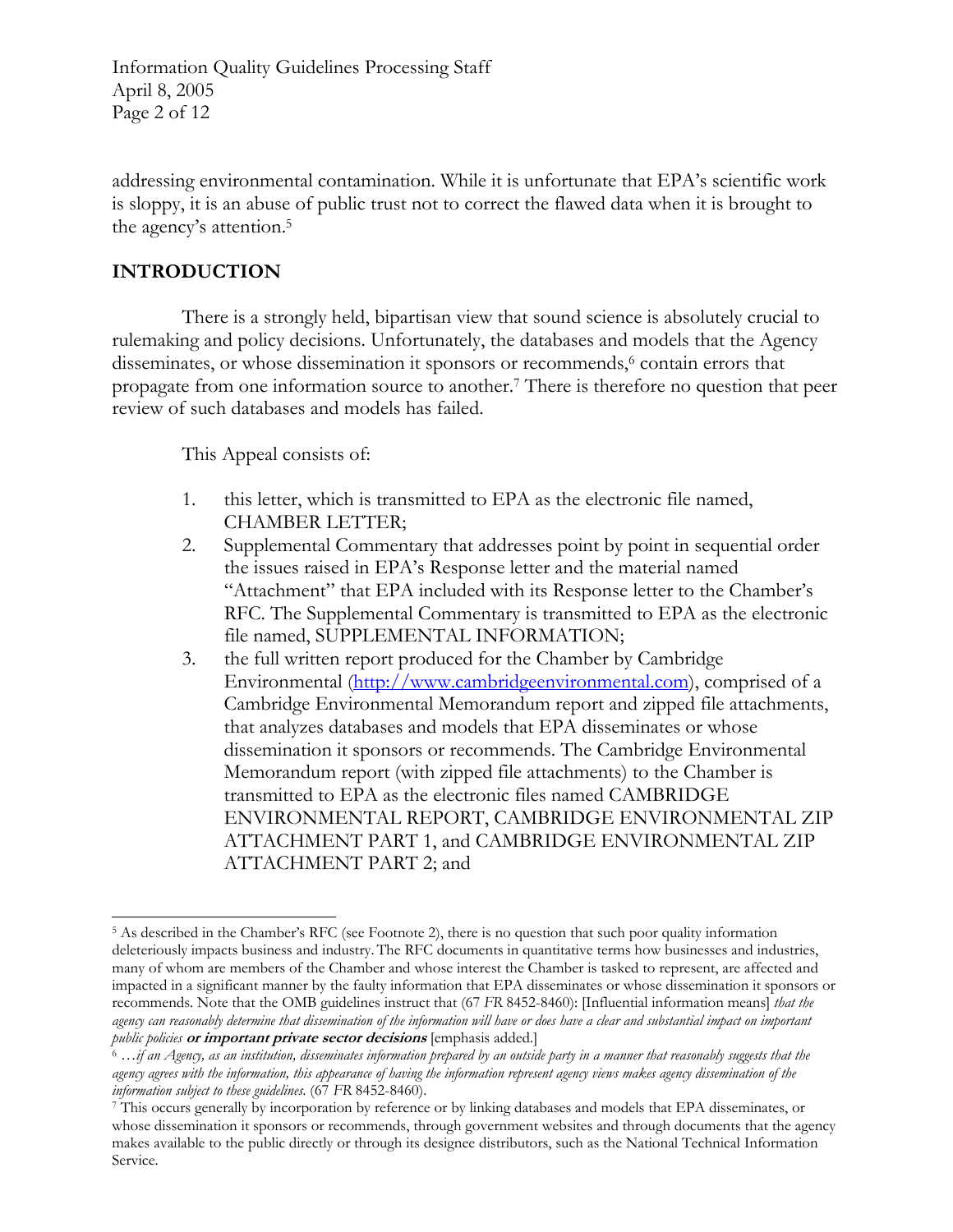Information Quality Guidelines Processing Staff April 8, 2005 Page 3 of 12

> 4. a report developed by the U.S. Geological Survey (USGS) concerning data quality problems. The USGS report concerning data quality problems is transmitted to EPA as the electronic file named, U.S. GEOLOGICAL SURVEY REPORT.

## **EPA's ALARMING RESPONSE**

In summary, EPA's Response to the Chamber's RFC is alarming in that it rejects a requested review of erroneous data, largely disclaims or ignores the fact that problems exist, and blatantly fails to address the public need for quality information, thereby placing the onus for examining and assuring data quality upon the users of such information and leaving them to employ such information at their own risk. This is an abdication of public trust. Specifically, EPA states:

1. Rather than acknowledging specific data errors noted by the Chamber, EPA has issued warnings, disclaimers, and denials of responsibility for such data and stated that it is not responsible for misuse of the models and databases that it disseminates or whose dissemination it sponsors or recommends[.8](#page-2-0) Simply put, any problems with models or databases are users' problems, not EPA's.

<span id="page-2-0"></span> $\overline{a}$ 8 This is done in any number of ways. For example, EPA denies responsibility for assuring the quality of data, databases, and models issued by third parties despite the fact that EPA recommends, disseminates, or sponsors the dissemination of such data, databases, and models. It justifies this by noting either that copyright is held by the third party, that the data, databases, or models are proprietary, or that the information was not developed by EPA. Often, however, such information has been developed in whole or part with federal government funds that were provided to the third party by EPA, as for example, has been the case (ongoing) concerning development of the EPI Suite (as confirmed in a March 29, 2005 email communication from Cathy Fehrenbacher of EPA to the Chamber). As another example, Water9 includes an extensive disclaimer in the initial pop-up window, which reads as follows: *This software and the accompanying files are provided as is and without warranties as to the performance or merchantability or any other warranties whether expressed or implied. The user assumes the entire risk of using the program.* The Chamber surmises that the user might be held responsible for any errors in the program if there was a regulatory compliance issue with using the results of the model as EPA has issued this warning and cautionary statement. This position would seem on its face to negate the spirit of the Data Quality Act. EPA also denies responsibility for correcting data on the basis of its argument that new databases and models have superseded previously distributed models. But doing this neglects the fact that errors can propagate, as clearly demonstrated in this Appeal, from one database and model to another. There is also an implicit waiver of responsibility in many models and databases that EPA disseminates or whose dissemination it sponsors or recommends, in that EPA fails to provide any cautionary statements that data are in error and it fails to provide reasonable discussions of data uncertainty; the Agency has in effect waived its responsibility to perform this task, despite the fact that it is a reasonable, and near universal expectation of scientists and engineers that information should be qualified in terms of the certainty (or uncertainty) with which it is known. Moreover, in making blanket statements that databases and models are in conformance with the IQG, without explaining why such a statement is valid, EPA has failed to recognize its responsibility to provide transparency in its reasoning concerning data quality. The Agency also denies responsibility to correct data errors by stating patently false facts, such as assertion of the robustness of peer reviews of contentious information. In ignoring concerns raised in the Chamber's RFC, EPA also waives and denies its responsibility to correct data errors. Another issue that Cambridge Environmental privately communicated to the Chamber is noteworthy (see [http://www.epa.gov/waterscience/itm/\)](http://www.epa.gov/waterscience/itm/). One entry at this site is *The Inland Testing Manual* (Full text) (Index of PDF documents, by chapter title) where "Full text" is a link, and "PDF" is a link. If a person clicks on the link for "(Full text)" they can find a disclaimer. If, instead one clicks on the link to the PDF documents, they DON'T find any disclaimer. Unfortunately, none of these disclaimers is any use if one finds the document by Googling for it and downloading it directly—in this case one will never know about any disclaimer. This observation argues that disclaimers should be present in the documents, not on web sites.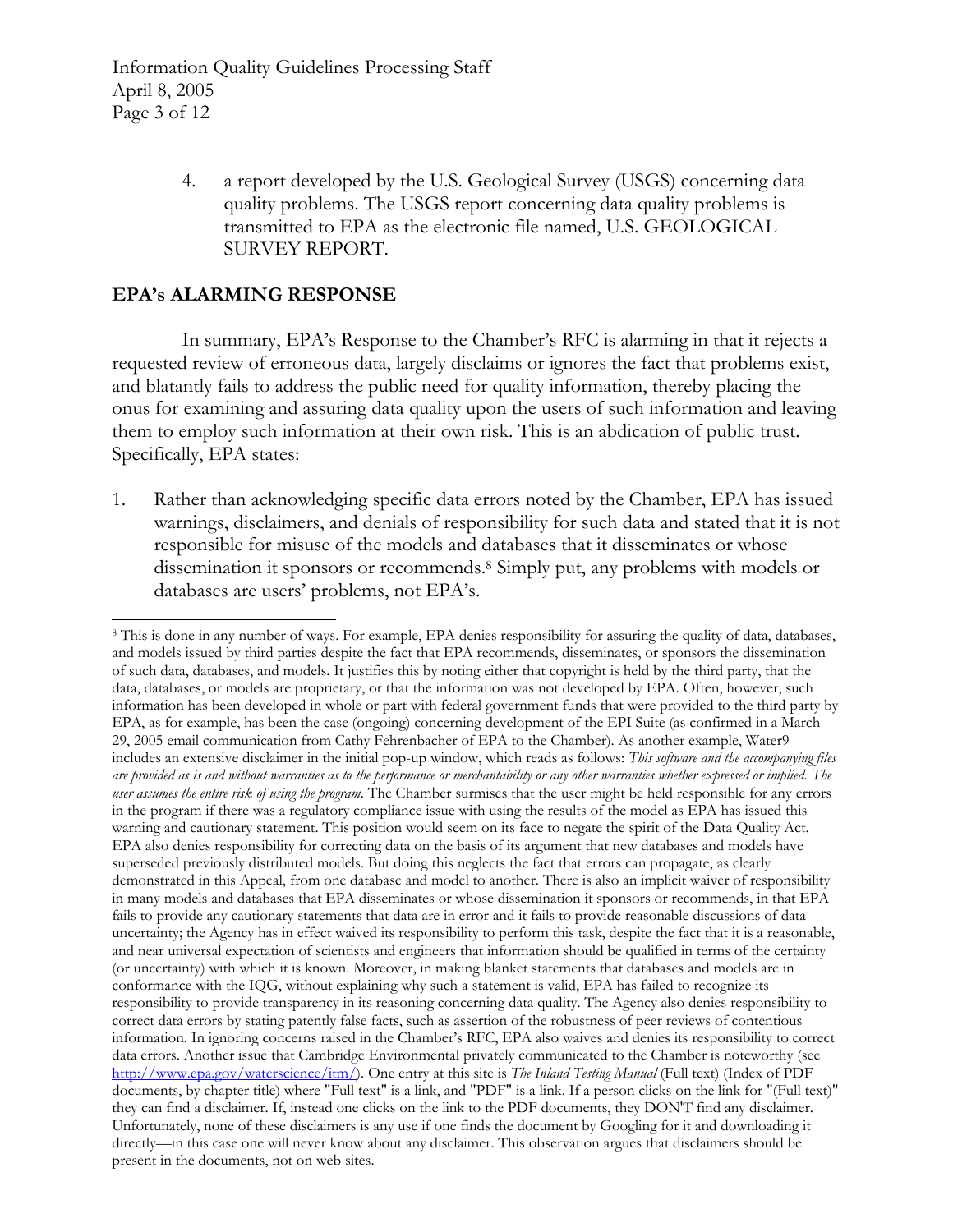Information Quality Guidelines Processing Staff April 8, 2005 Page 4 of 12

- 2. EPA asserted in a few instances that a model or database has been superseded but is silent on whether data problems remain or have carried over (by propagation from one database or model to another) and still need to be addressed.
- 3. EPA asserts it has no responsibility to assure the correctness of databases and models that it disseminates but does not own or whose dissemination it sponsors but was developed by someone else. In these instances EPA asserts such flawed databases and models are someone else's problem, even in instances where EPA specifically recommends that such material be used, for example, by a regulated entity as part of an environmental cleanup. [Would this excuse work with the IRS, i.e., an individual can deny responsibility for payment of taxes and penalties because the tax preparer made the error or because IRS information or advice is in error?]
- 4. EPA specifically recommends the use of models and databases it disseminates or whose dissemination it sponsors even though it has issued warnings, disclaimers, and denials of responsibility for any misuse by others.
- 5. EPA did not address the consistency, or lack thereof, of data found in databases and models taken as a whole, which is a primary concern expressed in the Chamber's RFC. However, because EPA has issued warnings, disclaimers, and denials of responsibility concerning the models and databases that it disseminates or whose dissemination it sponsors, EPA contends that the quality of such information is transparently established, and therefore that the databases and models are individually in conformance with the IQG.
- 6. EPA states that as the databases and models it disseminates or whose dissemination it sponsors are peer reviewed, such information is of good quality, warnings, disclaimers, and denials of responsibility by the Agency notwithstanding.
- 7. EPA asserts that any variations in numerical values of physical or chemical data properties among the databases and models that it disseminates or whose dissemination it sponsors and about which the Chamber has concerns are due to the effect of site specific conditions.
- 8. EPA asserts that because Agency regulations and policy are ultimately established according to the professional judgment of EPA staff, the data, databases, and models in question are not the determining factor in the formulation of regulations, guidance, and policy decisions.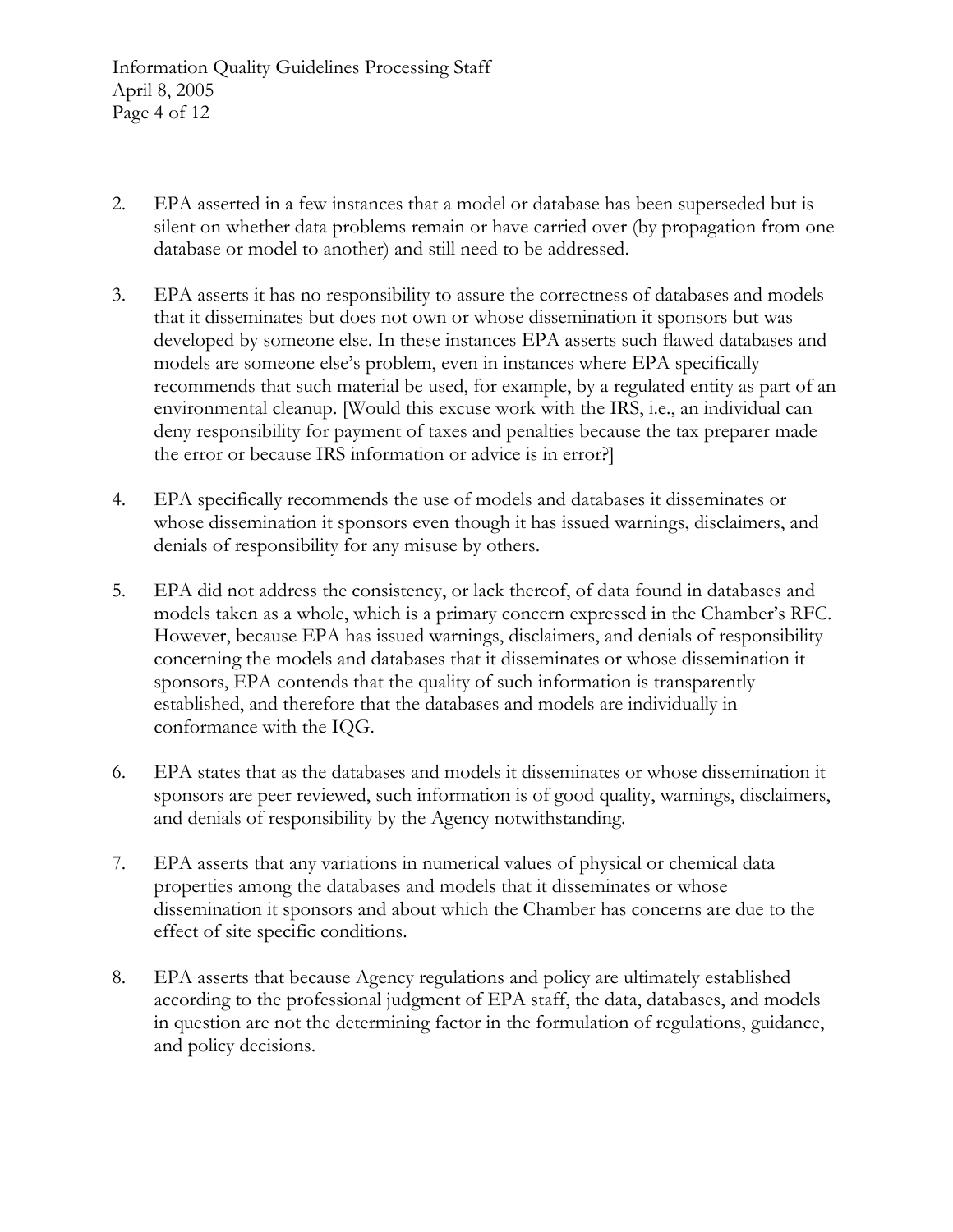Information Quality Guidelines Processing Staff April 8, 2005 Page 5 of 12

Taken as a whole, EPA's Response to the Chamber's RFC constitutes a litany of refusals that fail to achieve a satisfactory correction. As discussed in this Appeal, the faulty databases and models that EPA continues to disseminate, or whose dissemination it sponsors, or whose use it recommends lack all three characteristics of information quality (objectivity, utility, and integrity) required by the DQA.[9](#page-4-0) Moreover, as this Appeal and the Chamber's RFC document, although the information of concern is influential, it lacks transparency[10](#page-4-1) and reproducibility[.11](#page-4-2)

### **EPA's DATA QUALITY FAILURE IS MANIFESTLY EVIDENT**

With regard to the OMB IQG<sup>12</sup>, the fact of dissemination (or sponsorship of dissemination), not ownership, is central to the issue of EPA's responsibility for correcting data,[13](#page-4-4) regardless whether such databases and models were paid for in whole or in part with government funds and regardless whether such databases and models are public, private, proprietary, or copyrighted.[14](#page-4-5)

Taken as a whole, the Chamber asserts that EPA is not authorized under the IQG or the DQA to disseminate, sponsor the dissemination of, recommend[,15](#page-4-6) or endorse the use of databases and models that EPA can reasonably be expected to know are in error and are therefore not reproducible.[16](#page-4-7) There is no construction of the IQG that allows EPA to

 $\overline{a}$ 

<span id="page-4-0"></span><sup>9</sup> Footnote 3, *Ibid.* 

<span id="page-4-1"></span><sup>10</sup> As to transparency, the OMB guidelines instruct (67 *FR* 8452-8460) …*agencies must make their methods transparent by providing documentation, ensure quality by reviewing the* **underlying** [emphasis added] *methods used in developing the data…* As this Appeal documents, it is clear that EPA has failed to review the underlying methods used in developing the data; for had the Agency done this, it would be patently clear that the methodology failed to place emphasis on primary information sources, thereby leading to the occurrence and propagation of data errors. Moreover, as this Appeal documents, EPA leaves it to the user to search out critical primary information sources as such information is not provided.<br><sup>11</sup> As to reproducibility, the OMB guidelines instruct (67 FR 8452-8460) The reproducibility standard applicabl

<span id="page-4-2"></span>*scientific, financial, or statistical information is intended to ensure that information disseminated by agencies is sufficiently transparent in terms of data and methods of analysis that it would be feasible for a replication to be conducted*. And *With respect to analytic results, 'capable of being substantially reproduced' means that* **independent analysis** [emphasis added] *of the original or supporting data using identical methods would generate similar analytic results, subject to an acceptable degree of imprecision or error*. This Appeal documents the lack of transparency of data sources and that the data, when referenced back to primary sources, do not, on independent analysis (such as undertaken in the Cambridge Environmental report) reproduce the data that EPA disseminates or whose dissemination it sponsors or recommends. Moreover, as this Appeal and the Chamber's RFC demonstrate, the degree of imprecision or error is clearly unacceptable.<br><sup>12</sup> 67 Federal Register 8452-8460 (http://www.whitehouse.gov/omb/fedreg/reproducible2.pdf.).

<span id="page-4-3"></span>

<span id="page-4-4"></span><sup>&</sup>lt;sup>13</sup> It is crucial that information Federal agencies <u>disseminate</u> [emphasis added] meet these guidelines. ( $67$  FR 8452-8460).<br><sup>14</sup> Note that the OMB guidelines ( $67$  FR 8452-8460) state that: If an agency, as an institu

<span id="page-4-5"></span>*by an outside party in a manner that reasonably suggests that the agency clearly agrees with the information, this appearance of having the information represent agency views makes agency dissemination of the information subject to these guidelines.* As this Appeal documents, EPA clearly and specifically recommends the use of data prepared by outside parties.

<span id="page-4-6"></span>

<span id="page-4-7"></span><sup>&</sup>lt;sup>15</sup> Recommend: as in advise, counsel, or suggest a particular decision or course of action.<br><sup>16</sup> As previously noted, the OMB guidelines (67 FR 8452-8460) state that: *With respect to analytic results, 'capable of being substantially reproduced' means that independent analysis of the original or supporting data using identical methods would generate similar analytic results, subject to an acceptable degree of imprecision or error*. As this Appeal documents, reference to publicly available literature readily accessible to EPA and its contractors (as well as third parties whose data the Agency recommends for use) clearly demonstrates that reported data that EPA disseminates or whose dissemination it sponsors or recommends is neither reproducible nor acceptable. The failure of the agency and its contractors (as well as third parties whose data the Agency recommends for use) to produce reasonable data arises in large measure due to an inappropriate reliance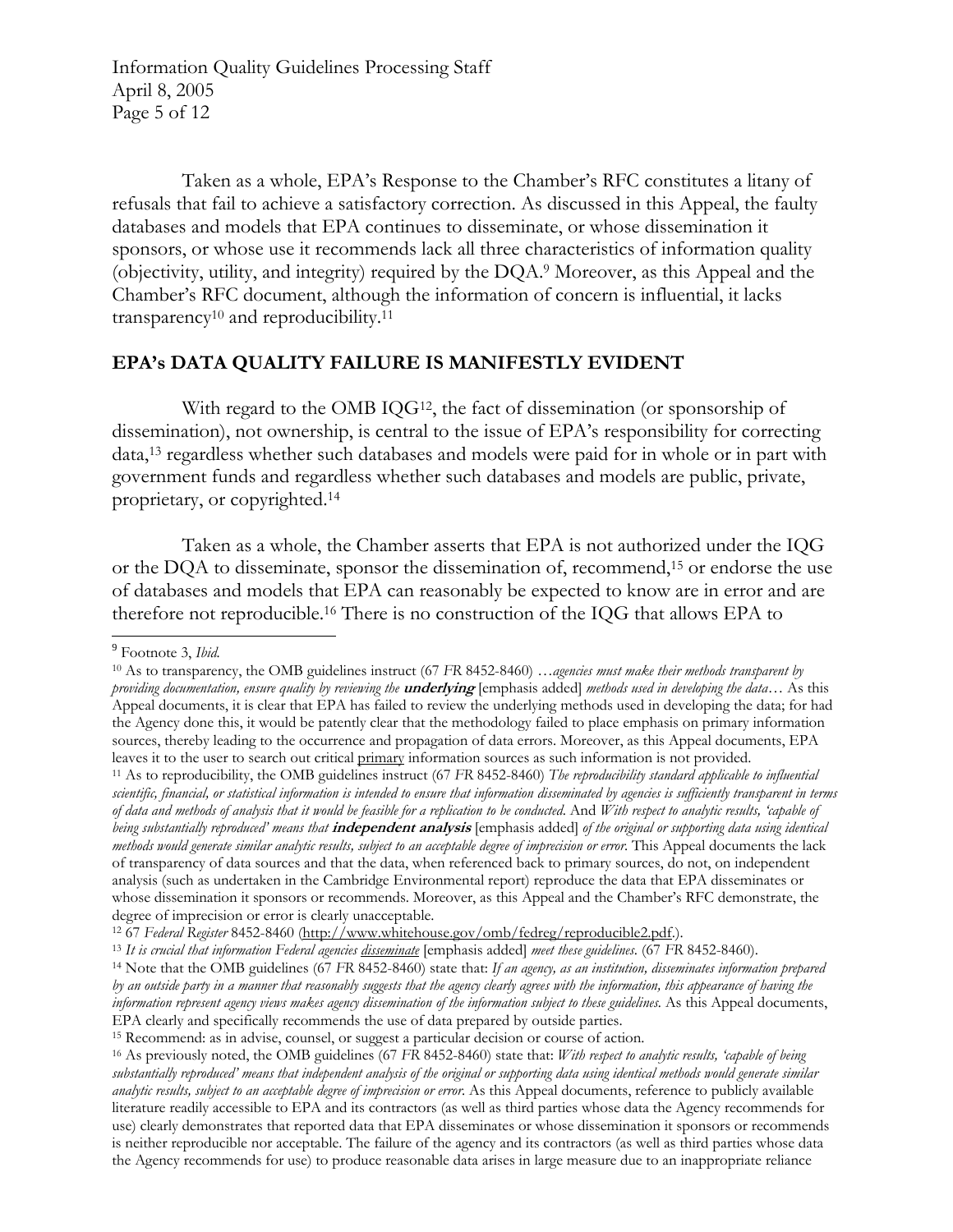Information Quality Guidelines Processing Staff April 8, 2005 Page 6 of 12

 $\overline{a}$ 

absolve itself of the responsibility to assure the quality of databases and models that it disseminates or whose dissemination it sponsors or recommends by issuing waivers, cautions, disclaimers, denials of responsibility, poor peer review, and passing on to users of such databases and models any liability for misuse of the information. Such actions are not authorized under the IQG, especially in instances in which the Agency can reasonably be expected to know such information is in error.

Moreover, the Chamber is deeply troubled that EPA makes clearly incorrect supportive statements concerning the quality of the data in databases and models that it disseminates or whose dissemination it sponsors or recommends, for example:

- 1. the patently false EPA suggestion that the data variability such as that about which the Chamber has concerns is mainly due to site specific conditions—the analysis performed by Cambridge Environmental clearly indicates that the data variability is mainly due to real errors and not mainly to site specific conditions;<sup>17</sup>
- 2. the indication that data quality is qualified by multiple tiers of peer review—the Cambridge Environmental analysis clearly demonstrates that the peer reviews that EPA posits as evidence of data quality have failed to uncover obvious, egregious data errors; as such, data quality is not maximized.[18](#page-5-1) In fact, as documented in both the Cambridge Environmental and USGS reports,<sup>19</sup> such an undertaking can be readily carried out, i.e., the federal government has the necessary expertise to uncover data errors, and as such, it would be unreasonable for EPA to assert that this cannot be done. In failing to do this, the Agency has failed to maximize data quality;

upon secondary and tertiary data reference sources rather than on primary sources of information. It is a basic tenet of scientific analysis that wherever and whenever possible, primary information resources should be relied upon when establishing the soundness of scientific information. This Appeal clearly demonstrates that relevant primary information resources are readily accessible and that it is therefore a reasonable expectation that EPA and its contractors (as well as third parties whose data the Agency recommends for use) can access this information; it also demonstrates that EPA's disclosure of underlying information that supports or refutes the quality of data is anything but transparent.<br><sup>17</sup> In particular, refer to the part of the Cambridge Environmental report entitled "Appendix: Quantitative An

<span id="page-5-0"></span>Variability and Uncertainty" for an analysis that confirms the fallacy of EPA's suggestion. While site specific conditions can influence data values, in no way can such influences fully account for the variations that are noted in this Appeal and in the Chamber's RFC.

<span id="page-5-1"></span><sup>18</sup> In particular, refer especially to the part of the Cambridge Environmental report entitled "Task 1: EPA references to outside databases" for an analysis that confirms the fallacy of EPA's suggestion. This Appeal establishes that the peer review process has failed to assure good data quality by failing to document and place principal reliance upon primary sources of information.

<span id="page-5-2"></span><sup>&</sup>lt;sup>19</sup>The USGS report, James Pontolillo and Robert P. Eganhouse, The Search for Reliable Aqueous Solubility (S<sub>w</sub>) and Octanol-Water Partition Coefficient (Kow) Data for Hydrophobic Organic Compounds: DDT and DDE as a Case Study, Water-Resources Investigations Report 01-4201, is also available electronically at

<http://water.usgs.gov/pubs/wri/wri014201/> and has been downloaded more than 8000 times, a strong indicator of the importance of this subject to the public. As USGS notes [\(http://toxics.usgs.gov/highlights/kow.html\)](http://toxics.usgs.gov/highlights/kow.html) *Whatever the outcome of the debate, the USGS report and* [the DQA] *have sparked a growing movement to create higher quality measurements of the properties, such as water solubility* ( $S_W$ ) and octanol-water partition coefficient ( $K_{\rm{OW}}$ ), that many environmental studies and policy decisions are *based on.* **[**NB: This official statement disseminated by an Agency of the United States government clearly states that policy decisions are based on data.]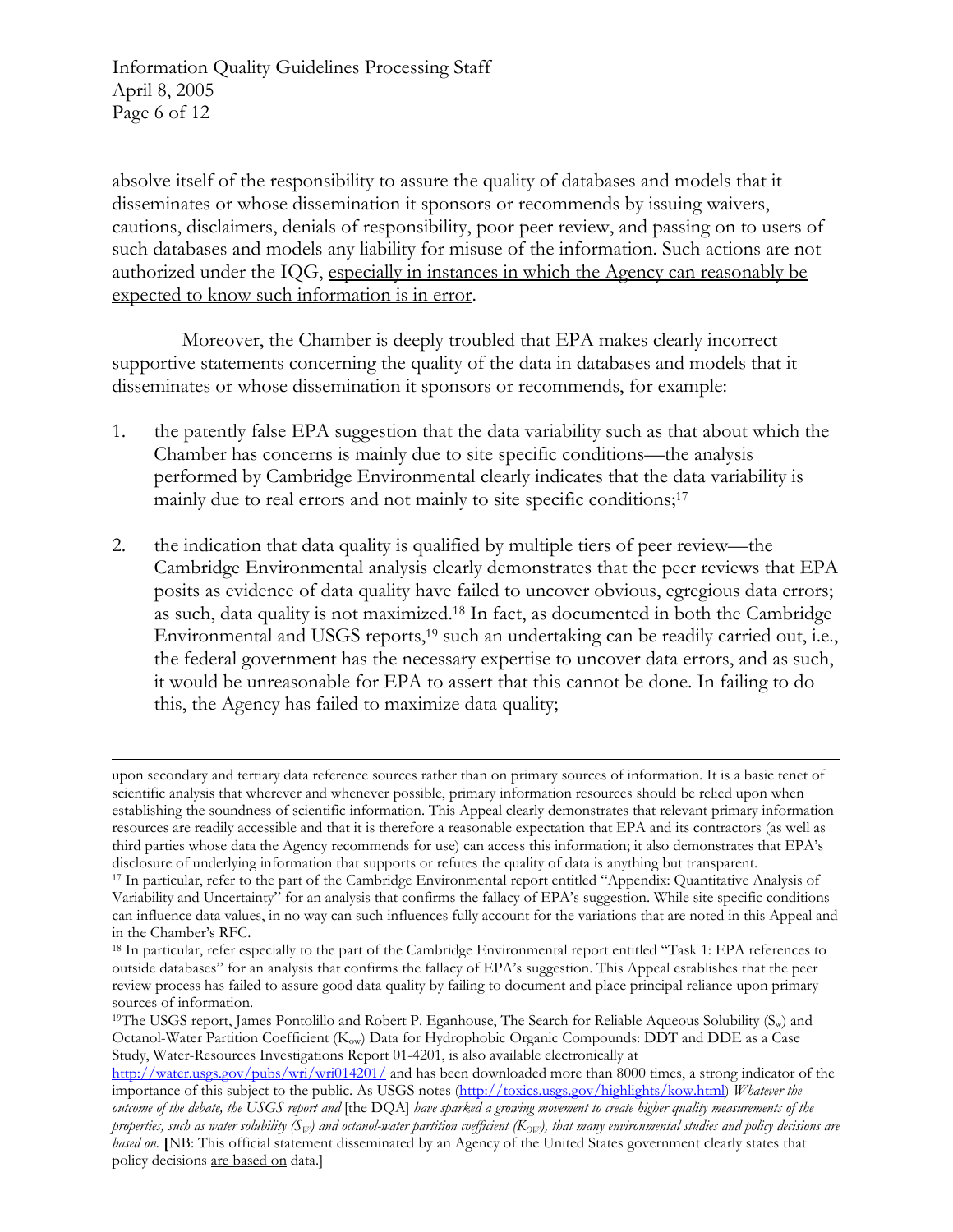$\overline{\phantom{a}}$ 

- 3. The contents of this Appeal further establish that EPA, rather than correcting data, has a documented history of issuing warnings, disclaimers, and denials of responsibility concerning the databases and models that it disseminates, thereby foisting onto users the responsibility for assuring information quality and liability for faulty analyses that arise out of a failure to do this;
- 4. This Appeal establishes that EPA continues to recommend[20](#page-6-0) that users employ the models and databases it disseminates or whose dissemination it sponsors, notwithstanding EPA's warnings, disclaimers, and denials of responsibility;
- 5. This Appeal also indicates that although some models and databases have been superseded, there is no reason to believe that errors have been corrected, as the peer review process is obviously flawed and the errors propagate;<sup>21</sup> and
- 6. This Appeal also establishes that there is a bipartisan view that the quality of data, databases, and models must be sound and that sound data, databases, and models must underpin the development of sound regulations and policy decisions. There is a critical nexus between sound science information and regulatory policy and decisions; resort to the use of "professional judgment" (a poorly defined concept if ever there was one) $^{22}$  $^{22}$  $^{22}$ in establishing the basis or justification for regulation and policy is no excuse for failing to maximize the quality of data as the DQA mandates—professional judgment does not take place in a vacuum**.**[23](#page-6-3)

<span id="page-6-1"></span><span id="page-6-0"></span><sup>&</sup>lt;sup>20</sup> The Zipped files that are part of the Cambridge Environmental report provide additional documentation.<br><sup>21</sup> The USGS report, which is a part of this Appeal, also documents that errors often propagate and flow over int models and databases; Footnote 19, *Ibid.* 

<span id="page-6-3"></span><span id="page-6-2"></span><sup>22</sup> It is remarkable that, while the Agency in its "professional judgment" finds that its databases and models are in conformance with the IQG [Refer to the text of EPA's Response letter], a simple, straightforward inspection by Cambridge Environmental has easily been able to uncover serious flaws in the peer review of the databases—the propagation of data errors from one information source to another as described in this Appeal—and serious deficiencies in EPA's assessment that the errors of concern to the Chamber are due to site specific variations. In regard to peer review, the Chamber notes further, that not only are some peer reviews flawed, in some instances, EPA never even conducted a peer review of some of the databases that it disseminates or whose dissemination it sponsors or recommends. For example, EPA reports [EPA response to Chamber FOIA HQ-RIN-00847-05, March 31, 2005] having no record of any peer review of CHEMFATE. It is also interesting to note that one key report [S.W. Karickhoff and J.M. Long, *Summary of Measured, Calculated, and Recommended Log Kow Values*, Environmental Research Laboratory, Athens, Georgia. Prepared for Elizabeth Southerland, Chief, Risk Assessment and Management Branch, Standards and Applied Science Division, EPA Office of Water, Washington, D.C. April 10, 1995] that EPA claims as a basis for validation of its SPARC model, is to this day treated as an internal EPA report not available for public distribution even though it was developed in 1995 [As confirmed by email communication to Chamber, April 5, 2005 from J.M. Long, Chief, EPA Processes & Modeling Branch]. Thus, the public has no way of knowing or evaluating the extent of peer review of this material. If anything, these example shortcomings point directly to the fallacy of "professional judgment" as a means to form regulatory and policy decisions. Simply put, professional judgment is no excuse for poor data. In fact, the entire notion of how one goes about forming a professional judgment is called into question given these lapses in analysis and unnecessarily strict controls on basic information such as is found in the Karickhoff and Long report, which is widely referenced by EPA and other parties to justify decisions relevant to protection of public health and the environment.<br><sup>23</sup>NB: Moreover, the USGS has clearly indicated that policy decisions <u>are based on data</u>; Footnote 19,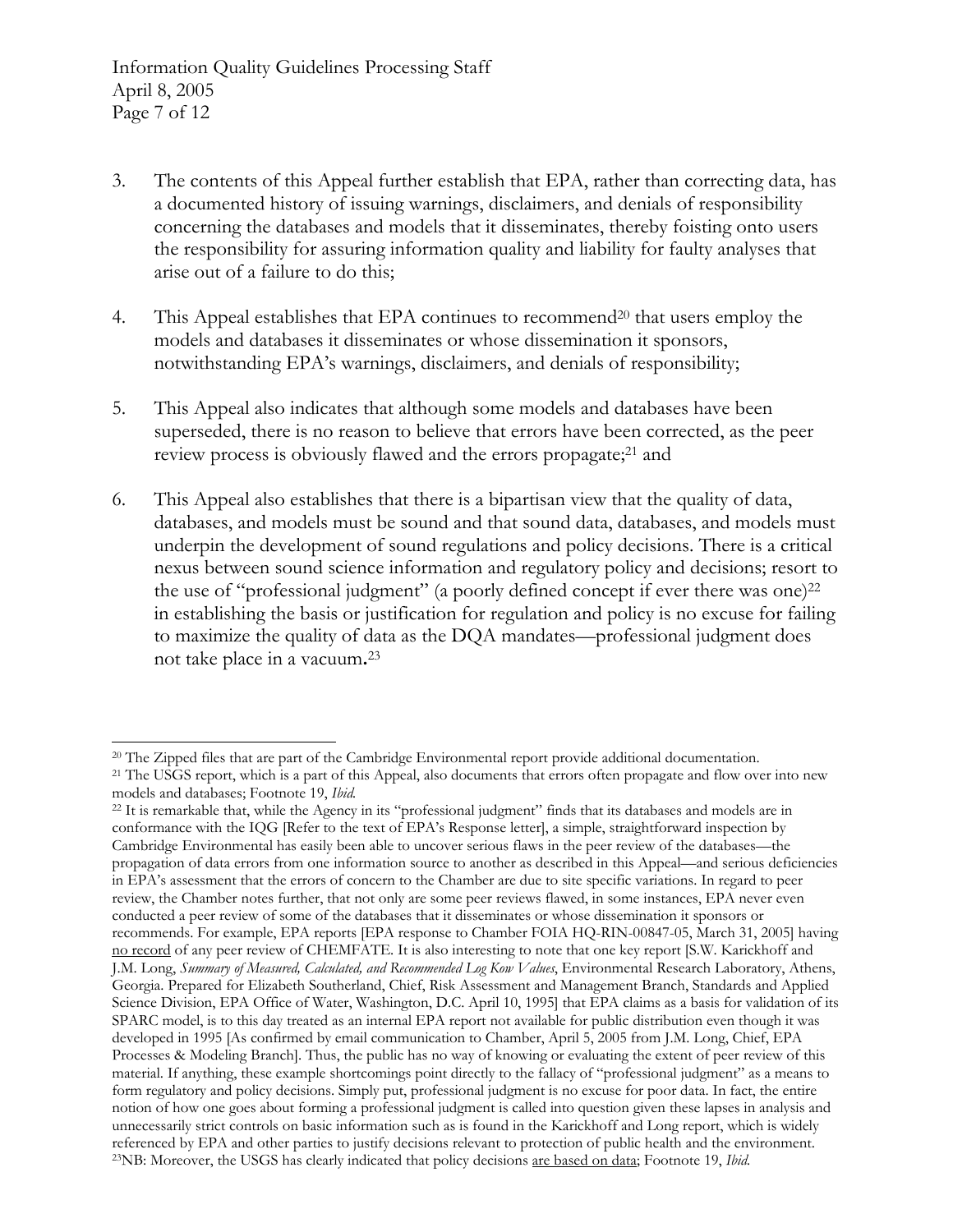Information Quality Guidelines Processing Staff April 8, 2005 Page 8 of 12

# **EPA's RESPONSIBILITIES UNDER THE DQA**

The DQA[24](#page-7-0) mandates that OMB issue government-wide guidelines that establish standards for maximizing [emphasis added] the quality of all information disseminated by federal agencies. It explicitly mandates and instructs that:[25](#page-7-1)

*The guidelines under subsection (a) shall—(1) apply to the sharing by Federal agencies of, and access to, information disseminated by Federal agencies: and (2) require that each Federal agency to which the guidelines apply—(A) issue guidelines ensuring, and maximizing the quality, objectivity, utility, and integrity of information (including statistical information) disseminated by the agency…*

EPA's statement<sup>26</sup> that:

*Consistent with the IQGs, the quality of information in any individual rulemaking or Agency action should be scaled and appropriate to that use,* 

is particularly disturbing—it contradicts the DQA. Clearly, the intent of this law is for federal agencies to ensure and maximize the quality of the information they disseminate. Quality, as OMB explains *is an encompassing term comprising utility, objectivity, and integrity.* [27](#page-7-3) The information, such as that about which the Chamber has concerns is of poor quality, because as this Appeal documents, it lacks objectivity, utility, and integrity.

• **Objectivity:** The information is not objective. The OMB guidelines instruct *The agency needs to identify the sources of the disseminated information (to the extent possible, consistent with confidentiality protections) and, in a scientific, financial, or statistical context, the supporting data and models, so that the public can assess for itself whether there may be some reason to question the objectivity of the sources. Where appropriate, data should have full, accurate, transparent documentation, and error sources affecting data quality should be identified and disclosed to users.*[28](#page-7-4) This Appeal indicates that this instruction of OMB has not been followed. Rather than appropriately identify sources, EPA instead has issued warnings, disclaimers, and denials of responsibility for any errors, and has instructed the public that it, and not the Agency, is responsible for assuring quality results. The Agency is almost completely derelict in informing users of the nature or extent of data errors in the databases and models that are of concern. Moreover, as this Appeal indicates, the information fails to meet the objectivity standard because the underlying methods are not transparent<sup>29</sup> or reproducible.<sup>30</sup>

<span id="page-7-0"></span> $\overline{\phantom{a}}$ 24 Section 515, Treasury and General Government Appropriations Act for Fiscal Year 2001; Public Law 106-554; 44 U.S.C. §3516, note.

<span id="page-7-1"></span><sup>25</sup> Footnote 3, *Ibid.* 

<span id="page-7-2"></span><sup>&</sup>lt;sup>26</sup> EPA, Response to RFC 04019 [at](http://www.whitehouse.gov/omb/fedreg/reproducible2.pdf) <u>[http://www.epa.gov/quality/informationguidelines/documents/04019-response.pdf.](http://www.epa.gov/quality/informationguidelines/documents/04019-response.pdf)</u><br><sup>27</sup> 67 Federal Register 8452-8460 (<u>http://www.whitehouse.gov/omb/fedreg/reproducible2.pdf</u>).<br><sup>28</sup> Ibid.

<span id="page-7-3"></span>

<span id="page-7-4"></span>

<span id="page-7-5"></span><sup>29</sup> *Ibid.*

<span id="page-7-6"></span><sup>30</sup> *Ibid.*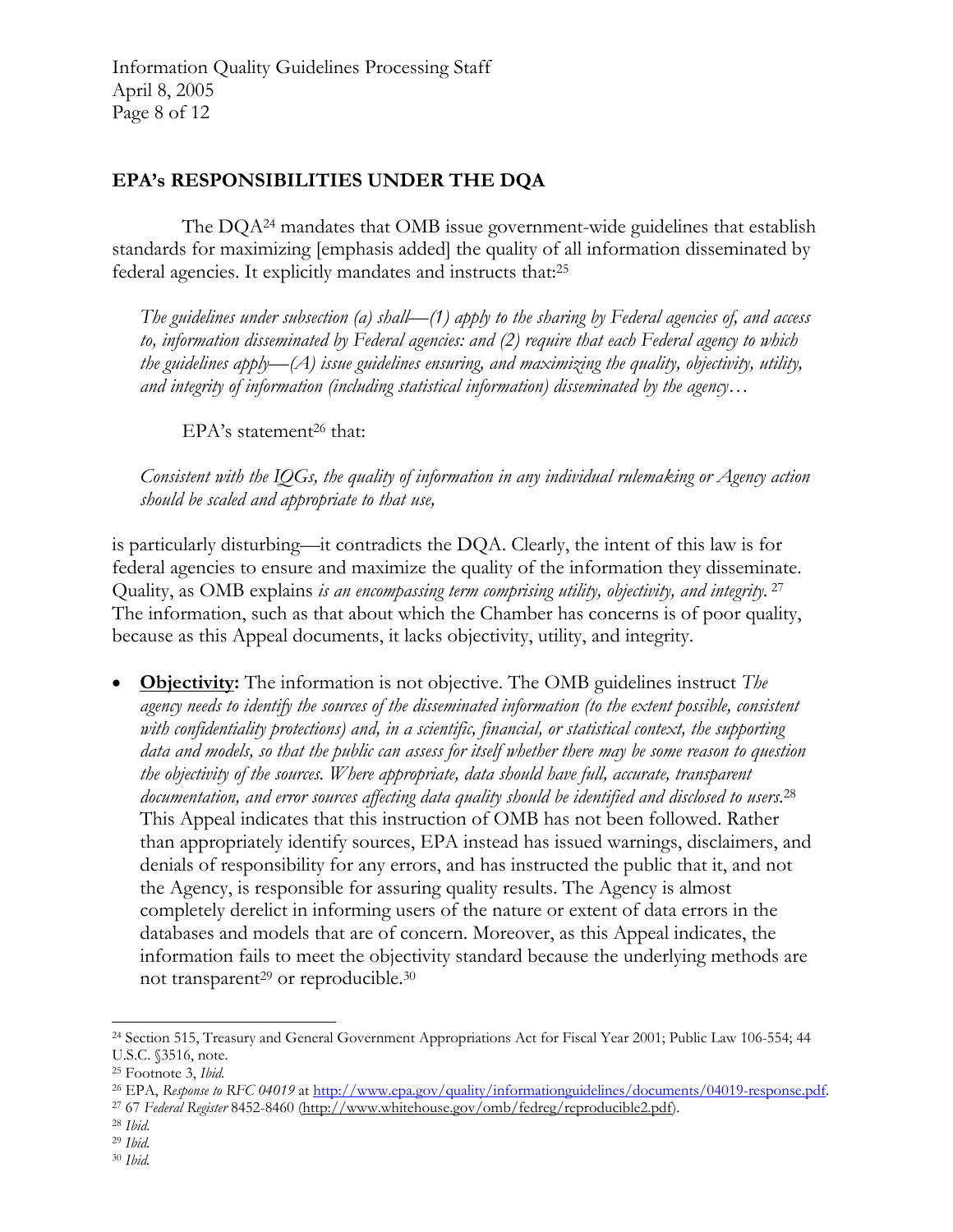Information Quality Guidelines Processing Staff April 8, 2005 Page 9 of 12

- **Utility:** The information clearly lacks utility. OMB explains utility as *the usefulness of the information to the intended user.*[31](#page-8-0) Simply put, the quality of the data is so poor that a user cannot determine, for example, an appropriate cleanup standard or level of protection for a water body, because the outcomes realized from use of this poor data create enormous uncertainties, whose validity cannot be established and which impart enormous financial impacts owing to such ill-defined outcomes. Moreover, if the onus of confirming data quality is foisted on the user of the information, its usefulness is defeated.
- **Integrity:** The information also lacks integrity. As OMB explains *Integrity refers to the security of information—protection of the information from unauthorized access or revision, to ensure that the information is not compromised through corruption or falsification*. [32](#page-8-1) As this Appeal clearly documents, there are data errors and these errors propagate from one database to another. Therefore EPA has failed to protect the data from corruption.

There is therefore no question that EPA has failed to ensure and maximize quality of the information that it disseminates or whose dissemination it sponsors or recommends. The DQA provides no discretion in this instruction. Additionally, scaling data quality appropriate to use will not assure that data quality is maximized—EPA is not omniscient on the matter of what is appropriate use, and no matter what EPA does, it cannot control the public's view of what is proper use once data is disseminated. It is therefore incumbent on EPA to maximize the quality of information as required by the DQA.

If the construction of the OMB IQG is so flawed that, under the umbrella of the IQG, EPA can absolve itself of the responsibility to assure the quality of databases and models that it disseminates<sup>33</sup> by passing on to users of such databases and models any liability for misuse of the information, which the Agency does through issuance of waivers, cautions, disclaimers, and denials of responsibility,[34](#page-8-3) then the OMB IQG itself has also failed to satisfy the Congressionally mandated quality standard of the DQA. However, that observation notwithstanding, the clear intent of Congress as stated in the DQA is that all federal government agencies must maximize data quality—notwithstanding any flaw(s) in the construction of the OMB IQG. The Chamber further asserts that the issuance of waivers, cautions, disclaimers, and denials of Agency responsibility as well as reliance on poor peer reviews of data certainly fails to maximize the quality of the information.

This Appeal establishes that EPA has a poor understanding of the quality, or lack thereof, of databases and models that it disseminates or whose dissemination it sponsors or

<span id="page-8-0"></span> $\overline{a}$ <sup>31</sup> *Ibid.*

<span id="page-8-1"></span><sup>32</sup> *Ibid.*

<span id="page-8-2"></span><sup>33</sup> Or whose dissemination it sponsors or recommends. 34 Footnote 8, *Ibid.*

<span id="page-8-3"></span>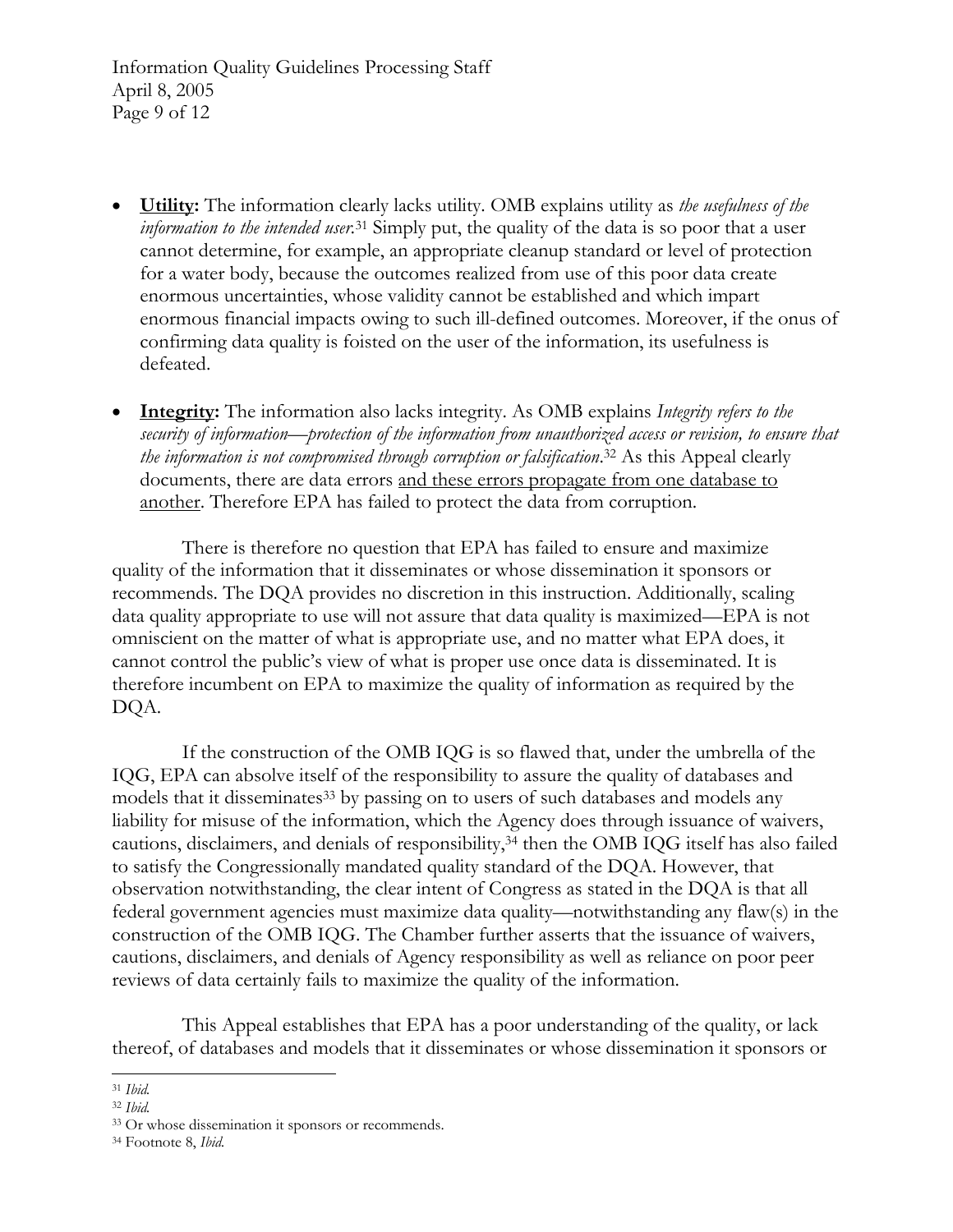Information Quality Guidelines Processing Staff April 8, 2005 Page 10 of 12

recommends. This Appeal further establishes that EPA has failed to undertake a thorough review of data quality even though such an assessment is straightforward to carry out. EPA's blanket, non-transparent assertion in its Response to the Chamber's RFC that the data in databases and models it disseminates to the public are in conformance with the IQG without the Agency transparently explaining why such an assertion is true is disturbing. To the contrary, this Appeal establishes the Agency's failure to maximize data quality—it clearly documents EPA's failure to assure that the data in databases and models it disseminates or whose dissemination it sponsors or recommends are in conformance with the IQG.

Therefore, if databases and models that EPA intends to disseminate, sponsor, or recommend are in error, conformance with the DQA and OMB IQG must first be assured by ensuring that the disseminated databases and models are reliable, and not by issuing warnings or disclaimers, or by passing off responsibility for meeting this obligation to users of the data.

## **A BIPARTISAN VIEW OF THE NEED FOR QUALITY IS EVIDENT**

The need for sound science in formulating regulations and policy, inclusive of sound data, databases, and models, is the bipartisan position of our national leaders:

*EPA's regulations define the technical, operational, and legal details of many of the Nation's environmental programs. The credibility of our decisions depends on the science and analysis underlying these regulations. Their quality determines how well environmental programs actually work and the extent to which they achieve health and environmental goals* (p.1); *It is absolutely essential that EPA leaders have the best possible scientific and economic information to consider when making decisions* (p.4)—**EPA Task Force Report on Improving Regulations, June 15, 2001**.

*We know that lack of information is always more expensive in the long run. A successful market economy fundamentally depends on the availability of accurate information*—**John Gibbons, Assistant to the President for Science and Technology**, Remarks made at the University of Maryland at College Park, September 19, 1995.

*Regulatory decisions should be based on the best science and data that are available*—**Vice President Al Gore**, Memorandum to D. Glickman and C. Browner, The White House, April 8, 1998.

*The Agency has demonstrated a strong commitment to sound science as the basis for our decisions*— **EPA Administrator Carol Browner**, Testimony before the Committee on Science, House of Representatives, Oct 4, 2000.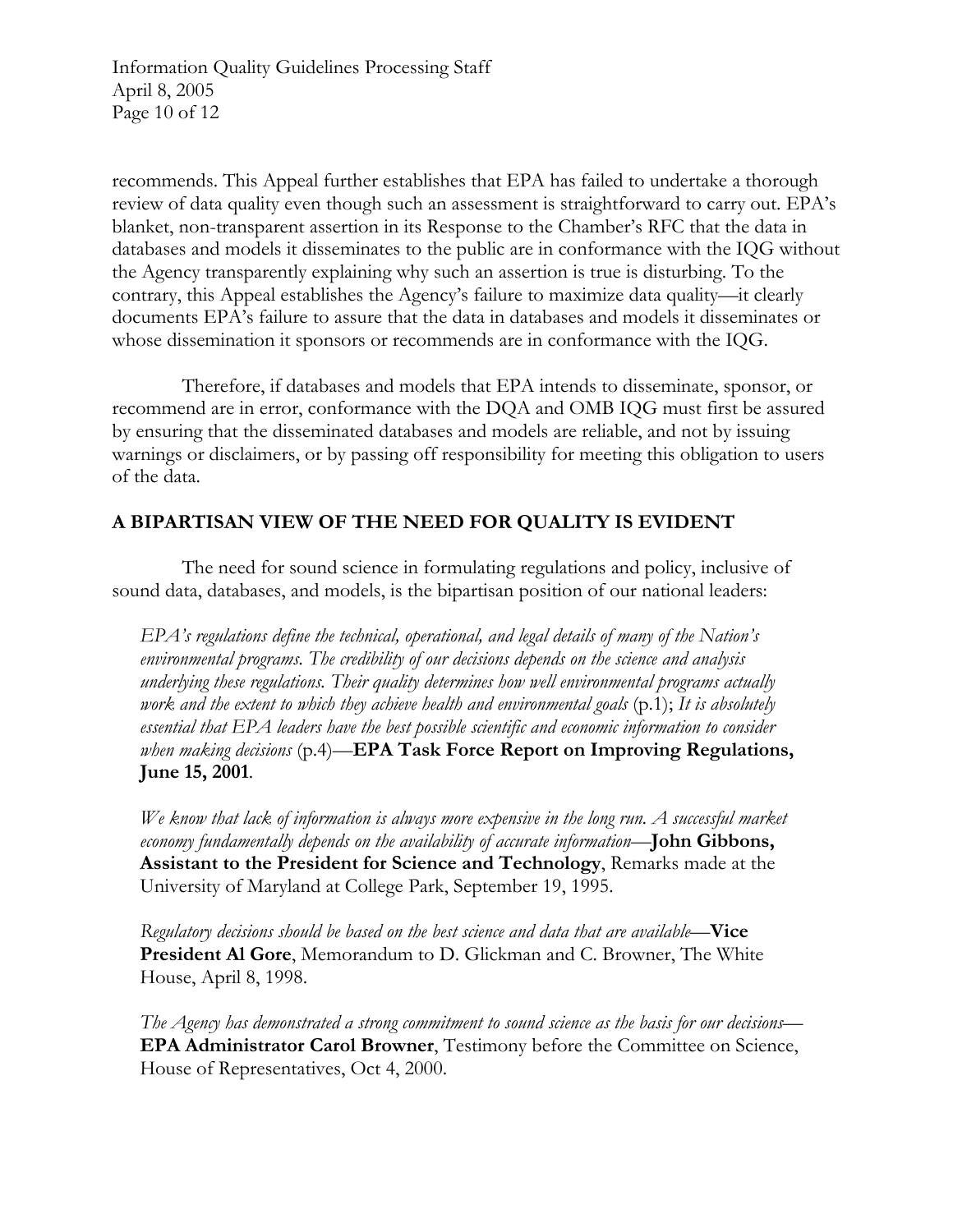*EPA relies on many sources of information to assist in decision making … Our goal is to use the best science available*—**EPA Assistant Administrator Paul Gilman**, Office of Research and Development, letter to Congressman Richard A. Baker, June 19, 2003.

*EPA is committed to providing public access to* **high quality** [emphasis added] *information*— **EPA Assistant Administrator and Chief Information Officer Kimberly Nelson**, Office of Environmental Information, letter to Congressman Joe Barton, February 9, 2005.

*Throughout EPA's history, our greatest successes have occurred when policies, regulations, and decisions are based on the results of sound and relevant scientific research … [T]he credibility of our decisions depends on the science underlying them. The quality of the science behind those decisions largely determines how well environmental programs actually work—whether they achieve our health and environmental goals.* —**EPA Administrator Christine Todd Whitman**, Remarks to EPA Science Forum, May 1, 2002.

## **REQUEST FOR CORRECTION**

 $\overline{\phantom{a}}$ 

The Chamber seeks the correction<sup>35</sup> of faulty information, which correction would be of benefit to business and industry, to governmental agencies, and to the public, as all would be assured of improved scientific soundness of regulatory decisions and policy. There can be no doubt that reduced confidence in the values of physical and chemical properties casts doubt on the environmental predictions scientists make and the decisions based on them.

Specifically, the Chamber requests that the data quality problem that is the subject of its RFC and of this Appeal should be addressed through a coordinated *inter*-governmental, multi-Agency effort that takes on as a whole the problem of data quality such as the Chamber has noted. This is a necessary since physical/chemical constant data are used by many government agencies in addition to EPA.[36](#page-10-1) Such an inter-governmental effort should

<span id="page-10-0"></span><sup>&</sup>lt;sup>35</sup> In its RFC the Chamber requested that EPA assure that the databases consistently and uniformly indicate the same, correct numerical value for any listed physical or chemical property parameter associated with the identified chemicals and chemical mixtures. As a note of clarification, the Chamber reasonably presumed (but did not explicitly state) that the Agency should understand this to mean: "at some agreed upon standard reference conditions." Standardized data values can subsequently be adjusted to other physical conditions and these can be tabulated, or the data can be adjusted for site specific conditions as needed, *apart* from the content of information in the databases. The Henry's law constant, for example, is dependent on physical conditions, so EPA databases, if not standardized, must specify conditions corresponding to a stated value given in databases. The EPA databases do not do this. A "Henry's law constant" may depend on pH, oil content, or organic carbon content. However, values listed in databases as "Henry's law constant" are generally understood to correspond to be partition coefficients between *pure* solvents and air, the solvent being water unless explicitly specified otherwise. Application to a particular site may involve modification of database values due to the presence at a site of particular other components in the solvent (or even gas) phase; however, this requires sitespecific models that have nothing whatever to do with databases. Moreover, in instances where reliable numerical values cannot be established, some basis for establishing data uncertainty and variability should be incorporated into data representations.

<span id="page-10-1"></span><sup>36</sup> For example, such information is used by the Department of Defense, the Department of Energy, and the Food and Drug Administration